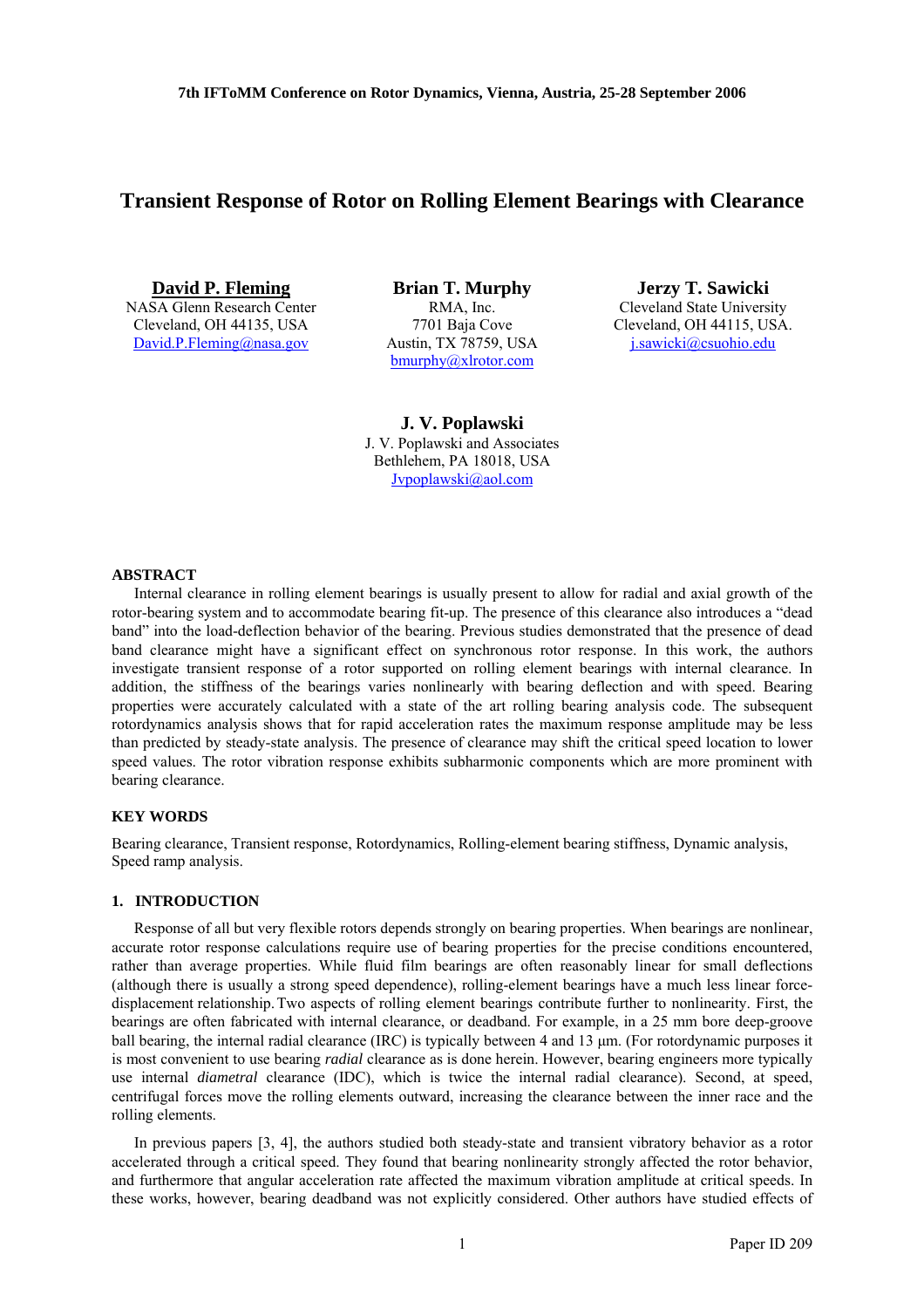deadband. Tiwari et al. [7] considered the case of a balanced horizontal rotor with variable stiffness due to the changing position of the bearing balls as the shaft rotates. Childs [1] studied the effect of elliptical bearing clearances which produced vibration with a frequency of twice the rotational frequency (2/rev).

The present paper, as a sequel to [4], examines the effect of bearing deadband as a rotor accelerates through a critical speed. Accurate load- and speed-dependent bearing properties from the bearing code COBRA-AHS [5] are used. Response is calculated for the same rotor-bearing system as [4] for various rates of angular acceleration and various values of deadband.

The rotordynamic software XLRotor [6] was used to perform all numerical integrations. XLRotor was selected because it enables the use of user-defined routines for nonlinear elements. For this study, a Microsoft Excel Visual Basic Macro was written which computes the bearing reaction force as a function of both speed and deflection via a curve fit of the COBRA data (see below for more detail about this). For transient analysis, XLRotor provides several different numerical integration schemes, all of which are implicit and unconditionally stable. These types of integration schemes permit efficient integration of the full unreduced system of differential equations.

### **2. ANALYTICAL SYSTEM AND PROCEDURE**

Figure 1 is a drawing of the shaft system. It depicts a fairly stiff shaft with concentrated masses (which may represent compressor or turbine wheels) at stations 5 and 7. In total, 11 stations and 10 elements were used in the model. Radial (deep groove) ball bearings of 25 mm bore diameter are at stations 2 and 10. The shaft material is steel; total mass of the shaft system is 4.6 kg.



Figure 2 shows the first two system critical speeds as a function of bearing stiffness. For stiffness up to about 200 MN/m, critical speeds rise rapidly with stiffness, indicating significant bearing participation in the rotor motion. Above 200 MN/m, critical speeds do not increase as rapidly, indicating that increasing amounts of motion are due to shaft bending rather than bearing deflection. Mode shapes calculated at critical speeds, presented in [3], confirm this.

COBRA-AHS was used to generate load versus deflection data for the bearings at speeds to 80 000 rpm and loads from near zero to 8800 N. COBRA computes deflection for a given load. At zero speed and near-zero load, the deflection equals the internal radial clearance (IRC). At elevated speed, the internal clearance opens up due to centrifugal loading of the balls against the outer race. So for any combination of speed and load, the deflection will be equal to the zero-load deflection plus additional deflection due to the load. This aspect is illustrated in the curves in Figure 3, where the increased deflection at 80 000 rpm compared to that at 10 000 rpm for the same load is apparent.

The method used to curve fit the COBRA data for each case of internal clearance was to first fit the data for zero-load clearance versus speed with a cubic polynomial.

$$
x_0 = c_0 + c_1 N + c_2 N^2 + c_3 N^3 \tag{1}
$$

where  $x_0$  is the zero-load clearance,  $c_i$  are fitted coefficients, and N the speed. The zero load clearance was subtracted from all deflection values, essentially "normalizing" the deflection data to be zero at zero load. The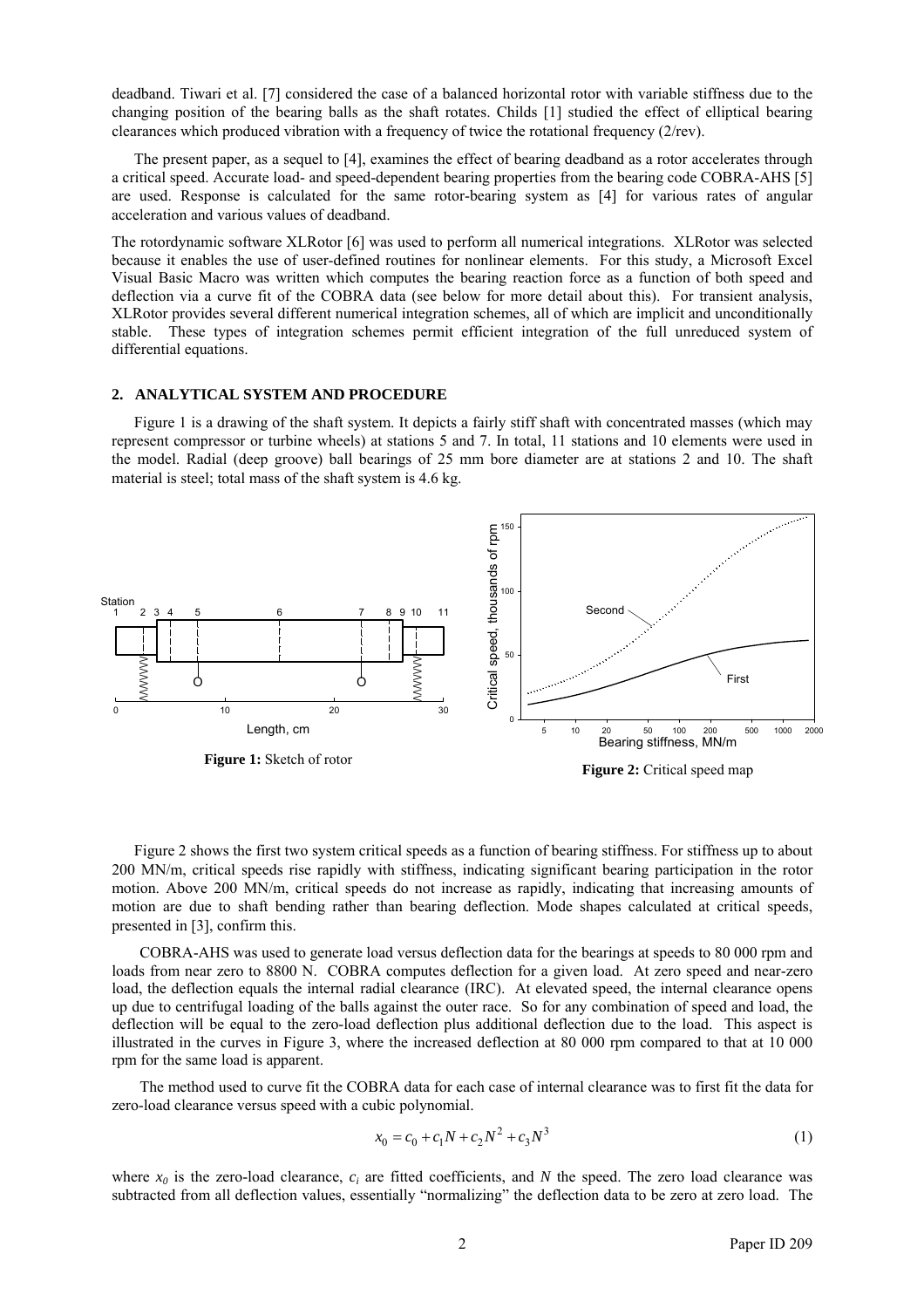

**Figure 3:** Load vs deflection for ball bearing.

entire matrix of normalized load/deflection/speed values was then fitted with the following formula, which is a simple power law with coefficient and exponent both linear in speed.

$$
F = (k_0 + k_1 N)(x - x_0)^{(a_0 + a_1 N)}
$$
 (2)

In equation (2),  $F$  is the bearing force,  $x$  the radial deflection, and the *k* and *a* are fitted coefficients. To subsequently compute the load for a given speed and deflection, equation 1 is used to compute the zero load clearance  $x_0$ . If the deflection is less than this value, the load is zero. If the deflection exceeds this, then equation (2) is used to compute the load. The coefficients fitted to equations (1) and (2) are shown in the Appendix, along with dimensions and other properties of the rotor model. Figure 3 illustrates that the curve fit does a good job of passing through the data points. The fitted curves are

also smooth in both deflection and speed, which is highly desirable to prevent introduction of perturbations during transient analysis. The significant nonlinearity of the ball bearing is apparent. This figure also illustrates the significant clearance produced as a result of high speed operation.

The imbalance of 1.2 g-cm used in [4] was too small to produce a vibratory response when the bearings had internal clearance; the resulting center of gravity eccentricity was less than any bearing clearance considered. A larger imbalance of 3.6 g-cm, applied at station 7, was thus used for the present results. This produces an overall cg eccentricity of approximately 8 μm, which may be compared with the typical internal radial clearance of 4 to 13 μm. Thus the cg eccentricity still is less than the maximum bearing clearance one might expect in practice.

For the transient rotordynamic analysis, a constant time step of 10 microseconds was used for the 0.01, 0.05, and 0.25 second speed ramp cases. For the 1 second ramp cases, a time step of 7.8125 microseconds was used because it generated a more convenient number of output points. The number of time steps ranged from 1000, for the 0.01 second ramps, to 128,000 for the 1 second ramps. The numerical integration method employed was the generalized-α method with a controlling integration parameter of  $\rho_{\infty}$ =0.8 [2]. The initial conditions were essentially zero for all cases starting from 10,000 rpm. For the deceleration cases starting from 80,000 rpm, the initial conditions were steady state response to imbalance at 80,000 rpm. By use of a short Microsoft Excel Visual Basic macro, the XLRotor software could run 12 combinations of ramp time and internal clearance in one unattended operation requiring a total of about 80 minutes on a Pentium class computer.

# **3. RESULTS**

In previous work [4] with the rotor system used herein, the authors found that the shaft vibration amplitude at station 10, the bearing nearest the imbalance (applied at station 7) was a good measure of overall system vibration. While the response at station 7 was often greater than at station 10, due to the rotor mode shape, the responses at these stations tended to change together. Similarly, even with bearing nonlinearity, the overall appearance of a bearing load plot is quite similar to the appearance of station 10 amplitude. Therefore, results below are all presented as the motion at station 10. In addition, references [3] and [4] demonstrated that it is necessary to consider the nonlinear stiffness of rolling-element bearings in order to obtain accurate rotor response. Thus only results utilizing the accurate nonlinear bearing calculations will be presented herein; no calculations were made with linear bearings.

#### **Vertical rotor acceleration from 10 000 to 80 000 rpm**

Figures 4, 5, and 6 show the response over a speed range from 10 000 rpm to 80 000 rpm for three values of internal radial clearance and four acceleration rates with the rotor axis vertical (i.e., no gravity load on the bearings). In the keys of these and subsequent figures, the number before the underscore indicates the bearing IRC in microns, while the number after the underscore denotes speed ramp time in seconds. Initial amplitude of zero was assumed at the start of the calculations. Figure 4, for zero clearance, is similar to the data presented in [4]. Amplitudes are higher because of the larger imbalance used in the present study, and there are also minor differences due to the speed-dependent bearing data now employed. The longest acceleration time, 1 second, yields results very close to steady state in overall appearance until the critical speed is reached at 54,000 rpm.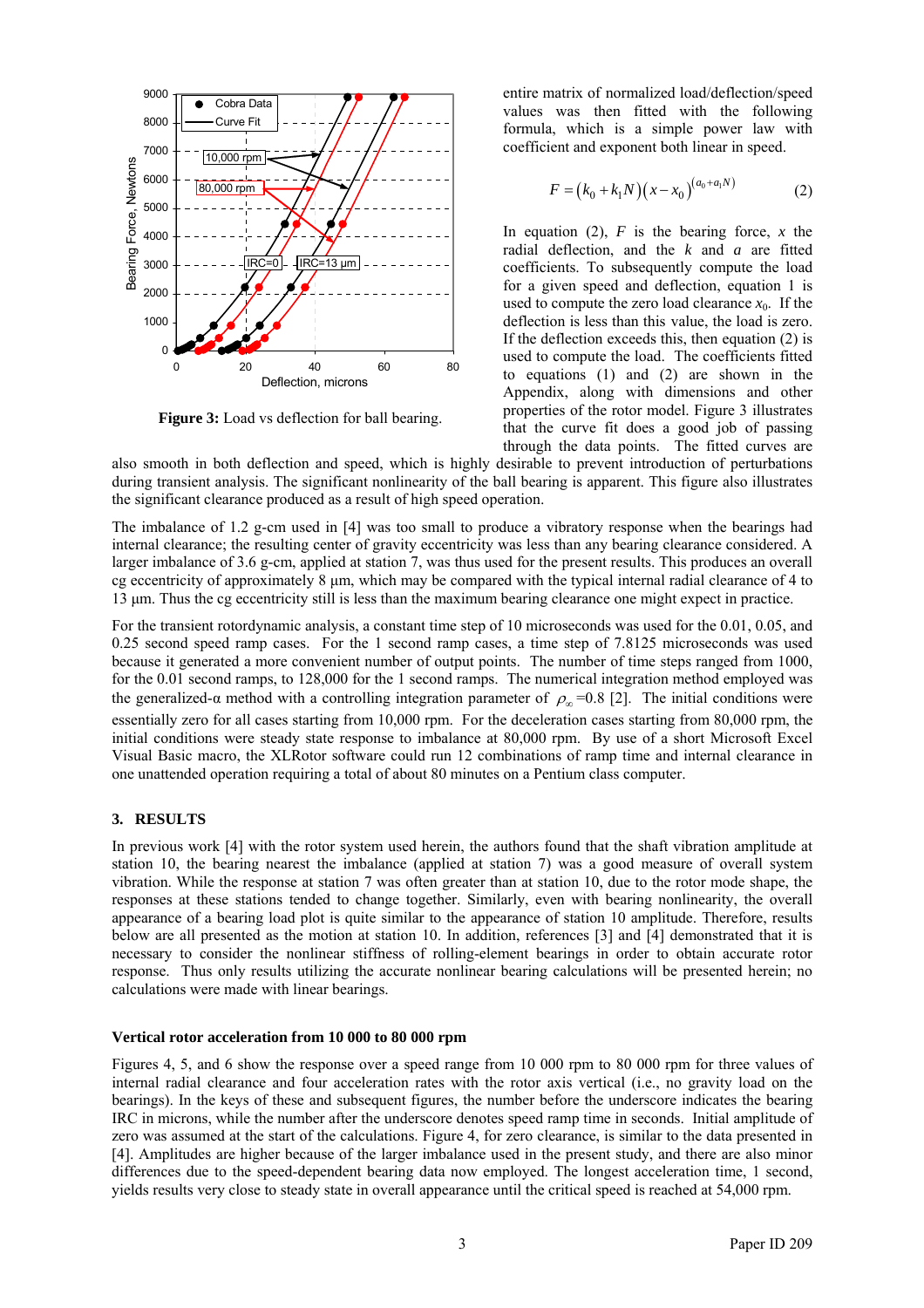

**Figure 4:** Speed ramp data with zero IRC.



**Figure 6:** Speed ramp data for 13 μm IRC.



**Figure 5:** Speed ramp data for 6 μm IRC.

 Above the critical speed, subharmonic oscillation appears; as discussed in [4], the frequency of this oscillation is approximately the rotor natural frequency at the low bearing stiffness corresponding to the low amplitudes of the supercritical region. Progressively shorter acceleration times lower the critical speed amplitude. Figures 5 and 6, for 6 and 13 μm IRC, respectively, are similar in appearance overall. Two differences are that the amplitude jumps up rather quickly to the corresponding bearing clearance as the speed rises (the initial amplitude was taken as zero), and also that the subharmonic oscillation in the supercritical region has a larger amplitude.

Each of figures  $7 - 10$  compares data for the same acceleration ramp time at different bearing clearances. Figure 7, for the slowest acceleration time of 1 sec., shows that the amplitude in the subcritical region is higher for larger clearance, as expected. The maximum amplitude is reached at nearly the same speed for all clearances. The three curves depicted are quite close together in the supercritical region out to about 60 000 rpm; above that speed larger clearance produces larger amplitude.

For a more rapid acceleration, 0.25 sec. from 10 000 to 80 000 rpm (fig. 8), overall amplitudes are lower than for the 1 sec case (note the different scales in the figures). Amplitudes are somewhat farther apart in the subcritical region, and the maximum amplitude occurs at a lower speed for larger clearances; at supercritical speeds a larger clearance results in somewhat lower amplitude out to about 65 000 rpm, but higher thereafter. The subharmonic oscillation is larger in magnitude at high clearance, and persists over a somewhat larger speed range.

For still more rapid acceleration, 0.05 sec. ramp time, figure 9, the curves for zero and 6 μm IRC appear as those for lower acceleration, but the amplitude for the 13 μm case does not pass through a conventional critical speed; subharmonic oscillation is prominent over most of the speed range.

At the highest acceleration investigated, 0.01 sec. ramp time (fig. 10), no obvious critical speed is evident for any bearing clearance.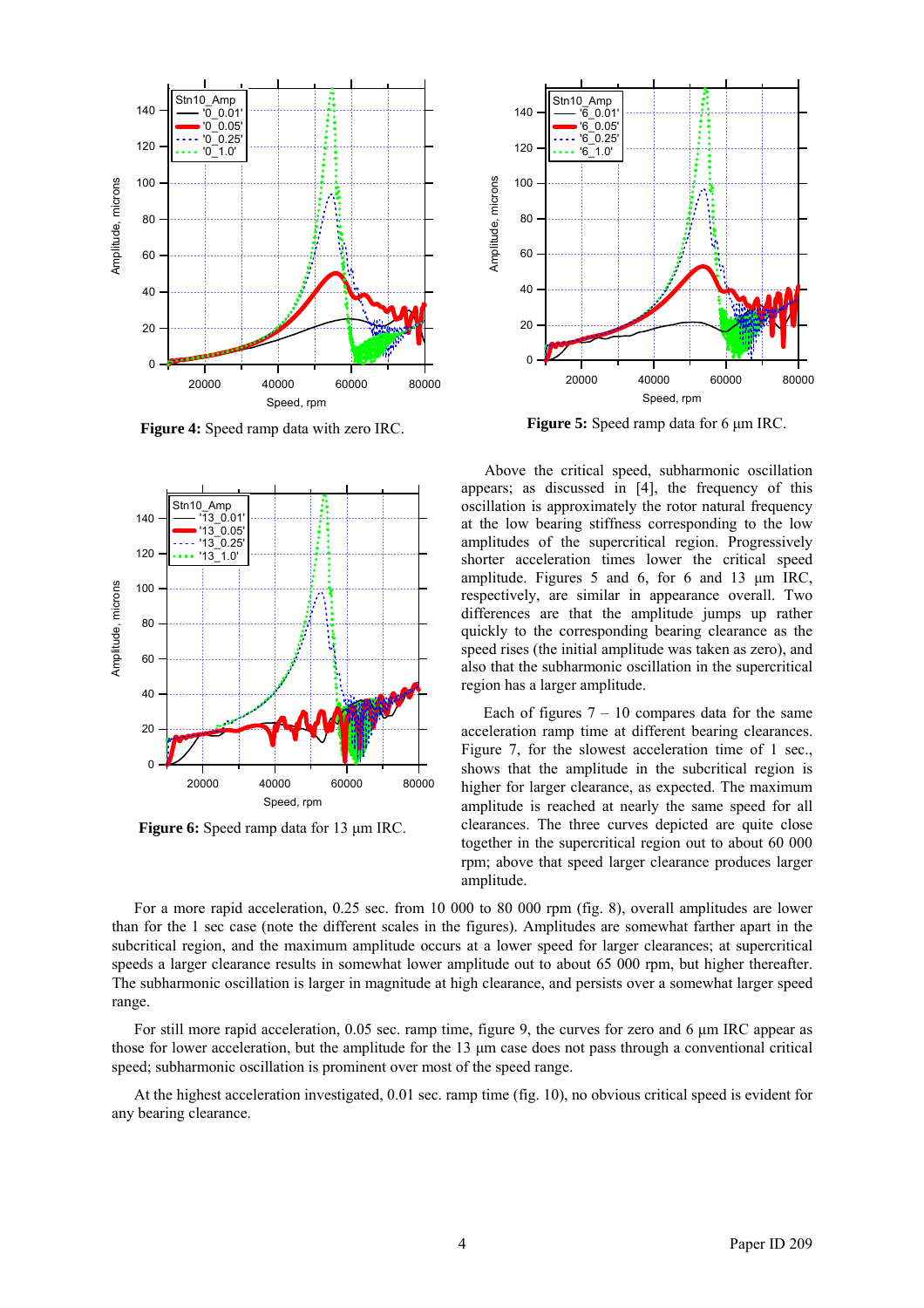

### **Vertical rotor deceleration from 80 000 to 10 000 rpm**

As demonstrated in [3], with nonlinear bearings the amplitude – speed curves are different depending on whether the rotor is accelerating or decelerating. Using the steady-state case as an illustration, with a hardening bearing (which a ball bearing is), during acceleration the amplitude rises gradually to a peak and then suddenly jumps down to a low value in the supercritical region. During deceleration, the amplitude remains low until it suddenly jumps up.

Rotor deceleration curves are shown in figures 11 and 12. The initial conditions for the deceleration runs were the steady state conditions at 80 000 rpm. Figure 11, for 1 sec ramp time, corresponds to figure 7 for acceleration. It shows that amplitude generally drops as speed decreases until the speed is under where the maximum amplitude occurs on acceleration. Amplitude then jumps up as the rotor suddenly assumes subcritical operation. Superimposed on the motion are subharmonic oscillations, which extend over a larger speed range than during acceleration, although the subharmonic amplitudes are similar (again, the scales of the figures differ). The jump up occurs at lower speeds for larger bearing clearance. Figure 12, for 0.05 sec ramp time (compare with figure 9 for acceleration), does not show a definite jump, and the only case having a discernable critical speed is for zero clearance. Subharmonic oscillation is prominent over most of the speed range.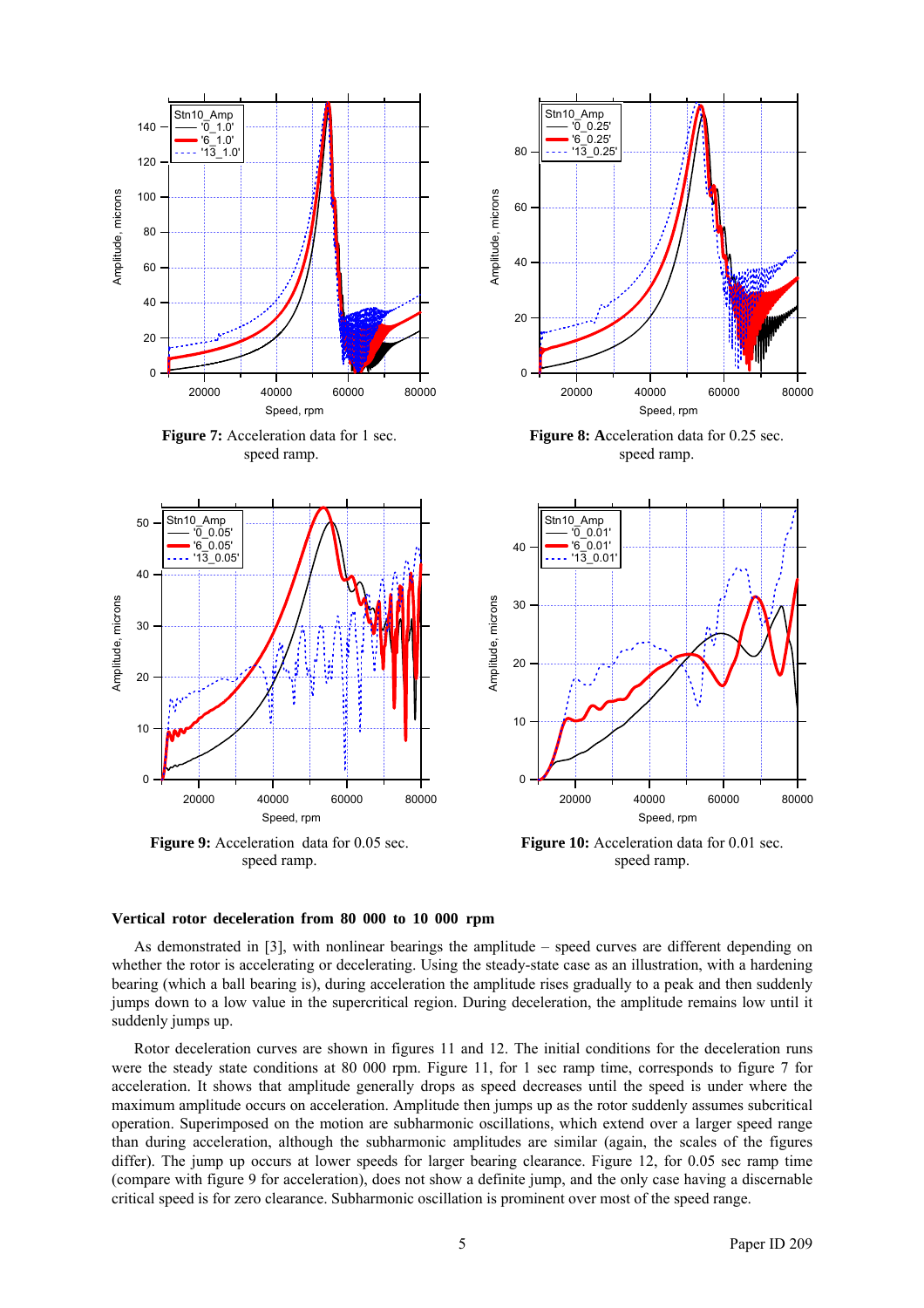

# ramp time.

# **Horizontal rotor acceleration from 10 000 to 80 000 rpm**

When the rotor axis is horizontal, gravity applies a force which pushes the rotor toward the bottom of the bearings. When this force is greater than or comparable to the unbalance force, one would expect an effect on the rotor vibration. In actuality, the data appear little different from those for a vertical rotor with one exception. For the case of 13 μm IRC and a ramp time of 0.05 second, the curve for the horizontal rotor is much smoother up to the critical speed, as shown in figure 13 (compare with figure 9 for a vertical rotor). Above the critical speed, the subharmonic oscillations are somewhat more prominent for the horizontal case. It is at this clearance one would expect to see a difference, since the cg eccentricity is lower than the bearing clearance and the bearing does not necessarily make contact when there is no gravity load. But it is unknown at this point why the behavior at both shorter and longer ramp times is undifferentiated by gravity.

# **4. CONCLUSIONS**

The behavior of an accelerating rotor supported by ball bearings having a clearance has been investigated. Overall, the behaviour was not markedly different because of clearance. As expected, rotor vibration amplitudes were higher with clearance in the subcritical region, but similar in the supercritical region. The subharmonic oscillations that were seen previously in the supercritical region were somewhat more prominent when the bearings had clearance. For a decelerating rotor, the subharmonic oscillations appeared over a larger part of the speed range than during acceleration. Adding a gravity load made little difference except for one speed ramp time when the rotor cg eccentricity was less than the bearing clearance.



Figure 13: Acceleration data for horizontal rotor; ramp time, 0.05 sec.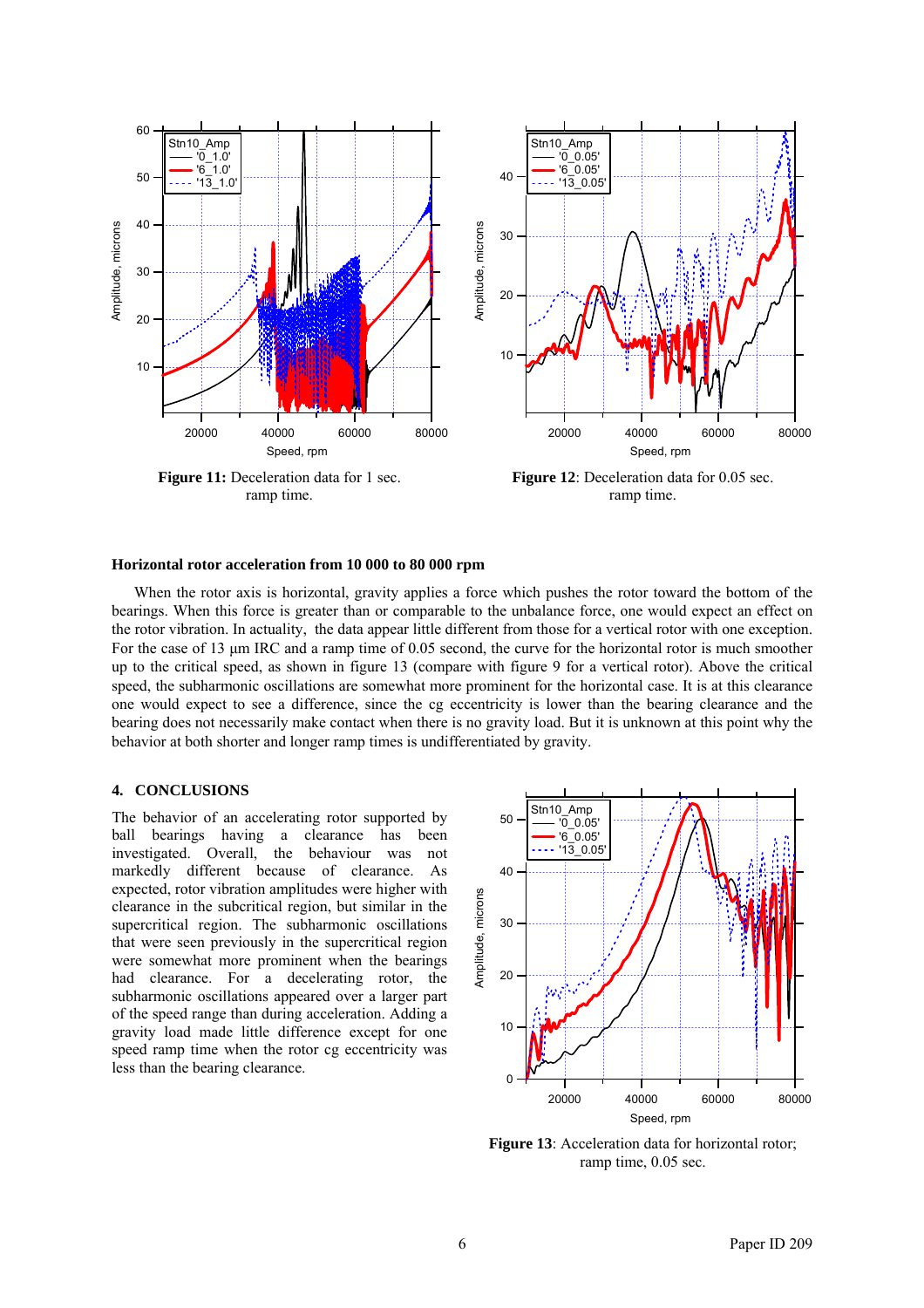# **REFERENCES**

- [1] Childs, Dara W. (2003): Twice-Running Speed Response Due to Elliptical Bearing Clearances. *J. Vibration and Acoustics, Trans. ASME*, vol. 125, pp. 64-67.
- [2] Chung, J., and Hulbert, G. M. (1993): A Time Integration Algorithm for Structural Dynamics With Improved Numerical Dissipation: The Generalized-α Method. Journal of Applied Mechanics, vol. 60, pp 371-375.
- [3] Fleming, D. P., and Poplawski, J. V. (2005): Unbalance Response Prediction for Rotors on Ball Bearings Using Speed and Load Dependent Nonlinear Bearing Stiffness. *International J. Rotating Machinery,* Vol. 2005, Issue 1, pp. 53-59 (online at [www.hindawi.com/journals/ijrm/](http://www.hindawi.com/journals/ijrm/) ).
- [4] Fleming, D. P.; Sawicki, J. T.; and Poplawski, J. V. (2005): Unbalance Response Prediction for Accelerating Rotors on Ball Bearings with Load-Dependent Nonlinear Bearing Stiffness. Proceedings of Third International Symposium on Stability Control of Rotating Machinery (ISCORMA-3), J. T. Sawicki and A. Muszynska, eds., pp. 512-519.
- [5] Poplawski, J. V.; Rumbarger, J. H.; Peters, S. M.; Flower, R.; and Galaitis, H. (2002): Advanced Analysis Package for High Speed Multi-Bearing Shaft Systems: COBRA-AHS. Final Report, NASA Contract NAS3-00018.
- [6] Rotating Machinery Analysis. [www.xlrotor.com](http://www.xlrotor.com/)
- [7] Tiwari, M.; Gupta, K.; and Prakash, O. (2000): Effect of Radial Internal Clearance of a Ball Bearing on the Dynamics of a Balanced Horizontal Rotor. *J. Sound and Vibration*, vol. 238, no. 5, pp. 723-756.

### **APPENDIX – Model Properties and Curve Fit Coefficients**

For those wishing to utilize the model employed herein, data are shown here to high precision, rather than the rounded values presented in the text.

### **Model properties**

| Element | Length | Diameter             |                                         |
|---------|--------|----------------------|-----------------------------------------|
|         | [mm]   | $\lceil$ mm $\rceil$ |                                         |
|         | 25.40  | 25.40                |                                         |
| 2       | 12.70  | 25.40                | Density = $7833.5$ kg/m <sup>3</sup>    |
| 3       | 19.05  | 38.10                | Elastic Modulus = $206.8$ GPa           |
| 4       | 19.05  | 38.10                | Shear Modulus = $79.6$ GPa              |
| 5       | 76.20  | 38.10                | Added at nodes 5 and 7:                 |
| 6       | 76.20  | 38.10                | $M = 1.134$ kg                          |
| 7       | 19.05  | 38.10                | $I_{polar} = .004834$ kg-m <sup>2</sup> |
| 8       | 19.05  | 38.10                | $I_{trans} = .002417$ kg-m <sup>2</sup> |
| 9       | 12.70  | 25.40                |                                         |
| 10      | 25.40  | 25.40                |                                         |

### **Curve fit for gap versus rpm**.

|  |  |  |  |  |  | Gap $x_0 = c_0 + c_1 N + c_2 N^2 + c_3 N^3$ (Eq. 1) |
|--|--|--|--|--|--|-----------------------------------------------------|
|--|--|--|--|--|--|-----------------------------------------------------|

| Curve Fit       | Internal Clearance, radial |                           |                |  |  |
|-----------------|----------------------------|---------------------------|----------------|--|--|
| Coefficient     | $0 \mu m$                  | $6.35 \,\mathrm{\upmu m}$ | $12.7 \mu m$   |  |  |
| c <sub>0</sub>  | -7.73499E-07               | 2.50202E-04               | 5.00214E-04    |  |  |
| $\mathcal{C}_1$ | 2.13619E-09                | 1.54882E-09               | 1.58395E-09    |  |  |
| $\mathcal{C}$   | 1.21009E-14                | 2.93985E-14               | 2.75680E-14    |  |  |
| Cэ              | 8.32779E-21                | $-1.21517E-19$            | $-1.00795E-19$ |  |  |